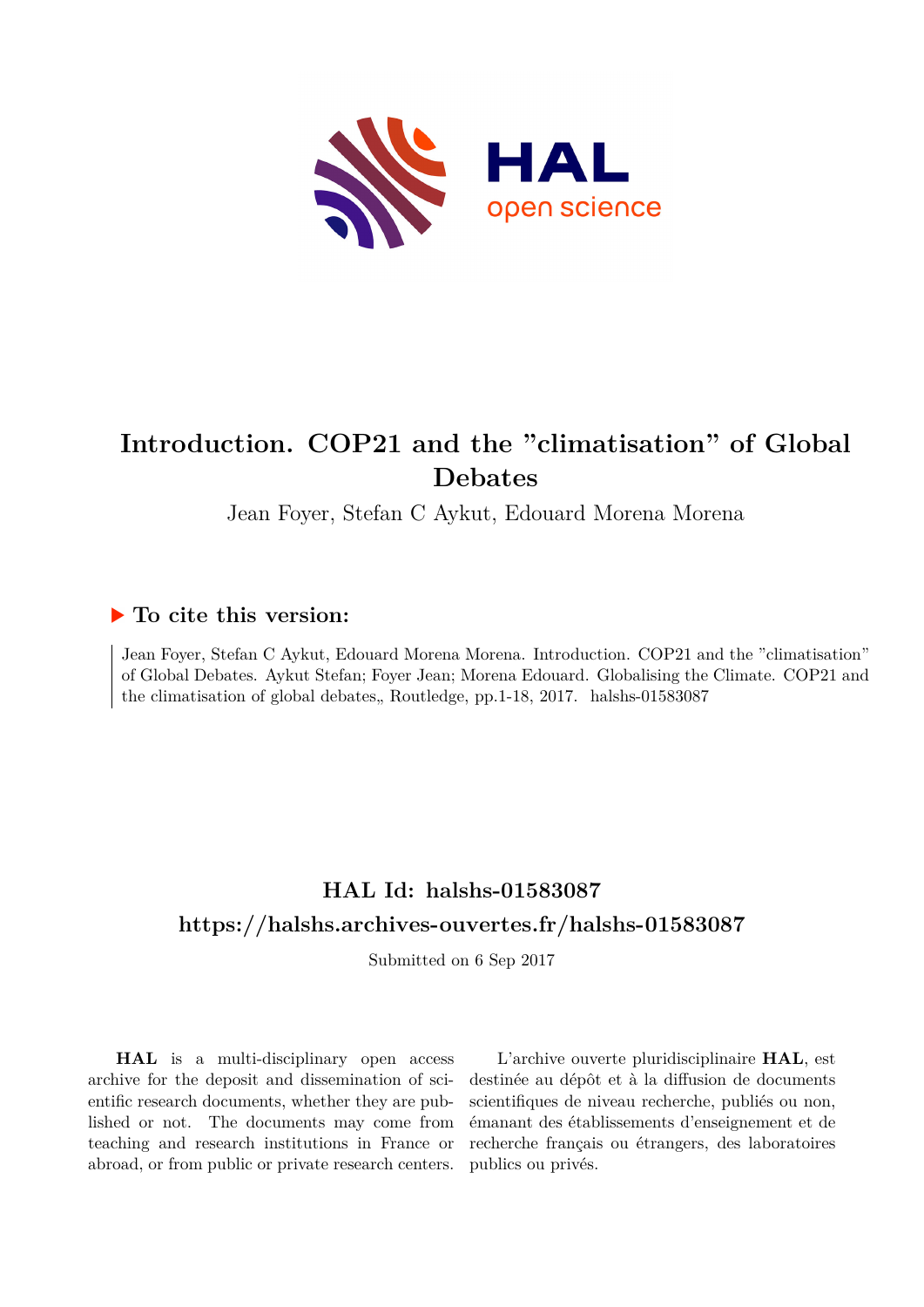### **INTRODUCTION. COP21 AND THE "CLIMATISATION" OF GLOBAL DEBATES**

Jean Foyer, Stefan C. Aykut and Edouard Morena

IN Stefan C. AYKUT, Jean FOYER, Edouard MORENA (eds), *Globalising the Climate. COP21 and the climatisation of global debates*, Routledge, 2017, p. 1-18.

Frequently presented as a historic last chance to set the world on a course that prevents catastrophic climate change, the  $21<sup>st</sup>$  Conference of the Parties to the Climate convention (COP21) held in Paris in December 2015, was a global summit of exceptional proportions: 150 presidents and prime ministers attended the opening ceremony – a record –, some 30.000 registered participants came together in the Le Bourget venue near Paris during the two weeks of the conference. An even greater number of people attended the countless civil society events scattered across the city. From large public gatherings to invitation-only and fairly low-key corporate events, Paris was, to borrow the name of a media hub created for the conference, *the* "place to be" for anyone interested – even marginally – in the climate issue. COP21 was not only a high-stakes conference with an exceptionally high turnout. By bringing together politicians, negotiators, scientists, journalists and representatives of civil society from across the globe, it also constituted a moment and a space where "the global" became local. For any researcher interested in the climate issue, the COP21 event represented a privileged vantage point – an "emblematic instance" as it were – for the study of global climate governance *in the making*.

It goes without saying that climate governance is not restricted to international climate summits or the United Nations Framework Convention on Climate Change (UNFCCC). It extends "beyond" or "outside" the UN climate regime, through the individual or combined actions of multiple stakeholders and initiatives. These range from regional and national policy actors to intergovernmental bodies, local governments, social movements, corporations, as well as public or private carbon markets and offset schemes (Moncel and van Asselt 2012, Ostrom 2010, Okereke, Bulkeley and Schroeder 2009). While centred on the UNFCCC, the Paris conference produced a "gravitational pull" on a range of actors who were, for the most part, not directly involved in the climate negotiations. In this sense, COP21 offered a unique snapshot of the current state of play in global environmental governance, and the attendant – and at times less discernible – spaces of engagement in the climate debate. The contributions to this edited volume analyse the Paris conference as a "total event"  $\cdot$ ; as a historic moment in which multiple discourses, practices and actor networks came together for the duration of a two-week conference.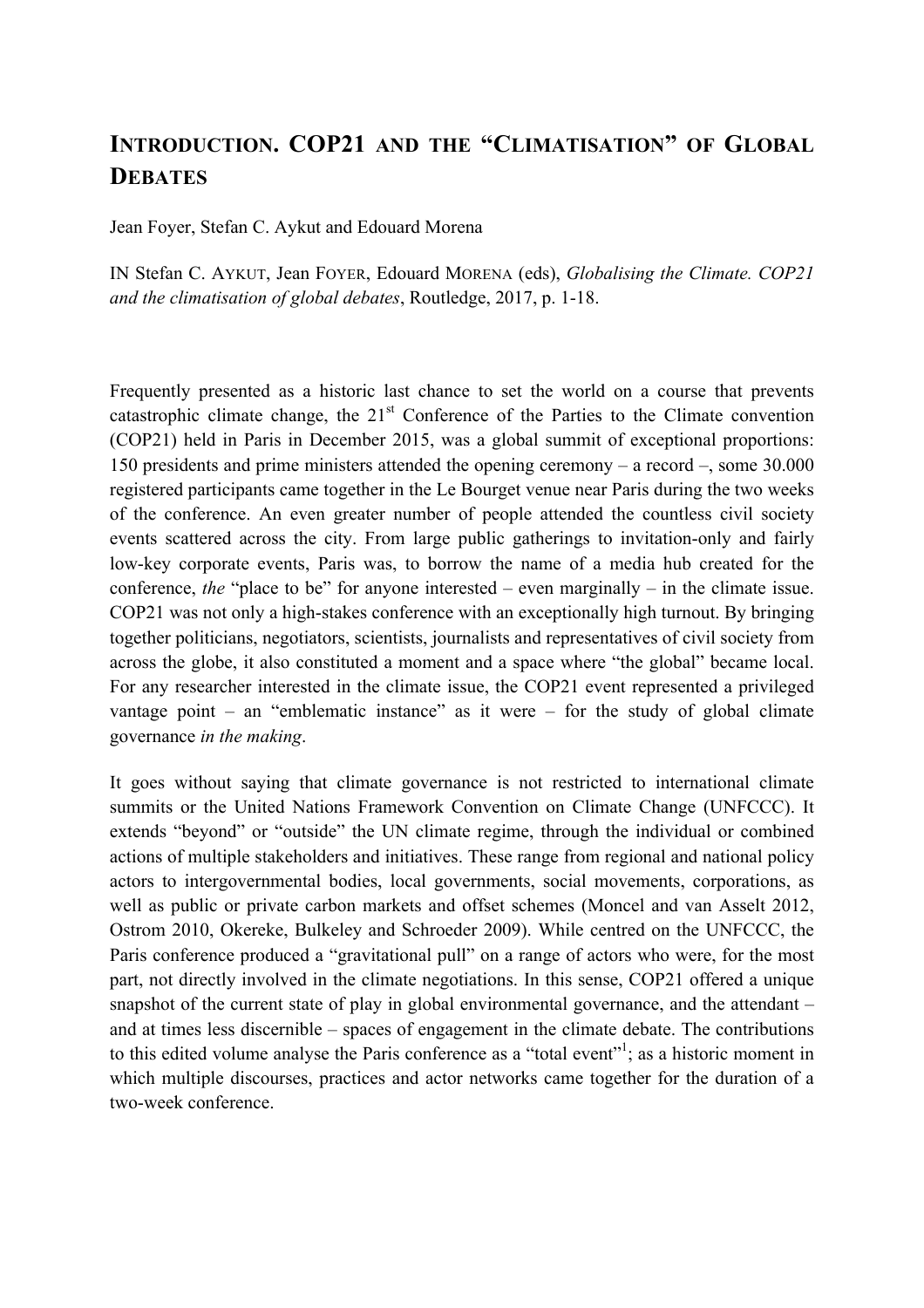#### **Transnational mega-events and the making of globality**

At first glance, COP21 took the form of a three-part drama combining the three classical unities of time, space and action. The space was the Le Bourget conference centre just north of Paris. The time was a two-week period in early December 2015. And the action was the negotiation of an international climate agreement that sets the world on a course to a lowcarbon future. Yet, on closer scrutiny, the Paris conference – and other comparable transnational mega-events for that matter – broke away from its formal timeframe, space and action agenda.

As with a number of other international processes, climate conferences are organised yearly in different host cities.<sup>2</sup> Like a travelling circus, the climate COP has to be rebuilt from scratch as it moves from one venue to the next. Having said this, COPs do have some basic things in common. They systematically include a "blue zone" where access is restricted to registered participants. In addition to hosting the negotiations, the "blue zone" also houses an exhibition space (for countries, NGOs, IGOs and businesses), meeting rooms for side events, delegation and observer offices, a media centre and amenities such as cafeterias and restaurants. Civil society gatherings and events that target a wider audience are organised outside of the blue zone. Infrastructures and venue capacities vary depending on the host country and the conference's importance – for the host country and the UNFCCC. In Paris for example, the blue zone, the semi-official civil society space *Espaces Générations Climat* and the business forum *La Galérie* were all in Le Bourget, a city that is located in the northern and workingclass Parisian suburb of Seine Saint-Denis. The conference's location on the outskirts of Paris heightened a sense of proximity between the *Générations Climat* space and the official conference while simultaneously widening the gap between the conference and the countless events taking place inside Paris. These included, among others, a large gathering of climate movement actors in Montreuil, a city just East of Paris, and at the *Centquatre*, an artistic space in the city's 19<sup>th</sup> arrondissement district. A business event, *Solutions COP21*, was also organised in the more affluent West of the city. As with other international summits, the Paris COP expanded outward through a series of concentric circles from the negotiations space in Le Bourget to various locations across the city and its surroundings.

These physical spaces are generally associated with social spaces; spaces that can be understood as "relatively autonomous spaces of practice and meaning within the social world, and at the heart of which mobilisations are united by relations of interdependence" (Mathieu 2007)**.** UN mega-conferences connect a wide array of more or less autonomous and homogenous spaces within which diverse actors do very different things. Although there is a high degree of interaction between them, different spaces can nevertheless be identified. These include, among others, a negotiations space, a civil society space, a business space and a media space. The existence of these spaces further challenges the three classical unities – time, space and mentioned above.

Since their beginnings, UN climate conferences' "nomadic" character generated a distinctive form of political globality that resonates with the globality of the prevailing scientific framing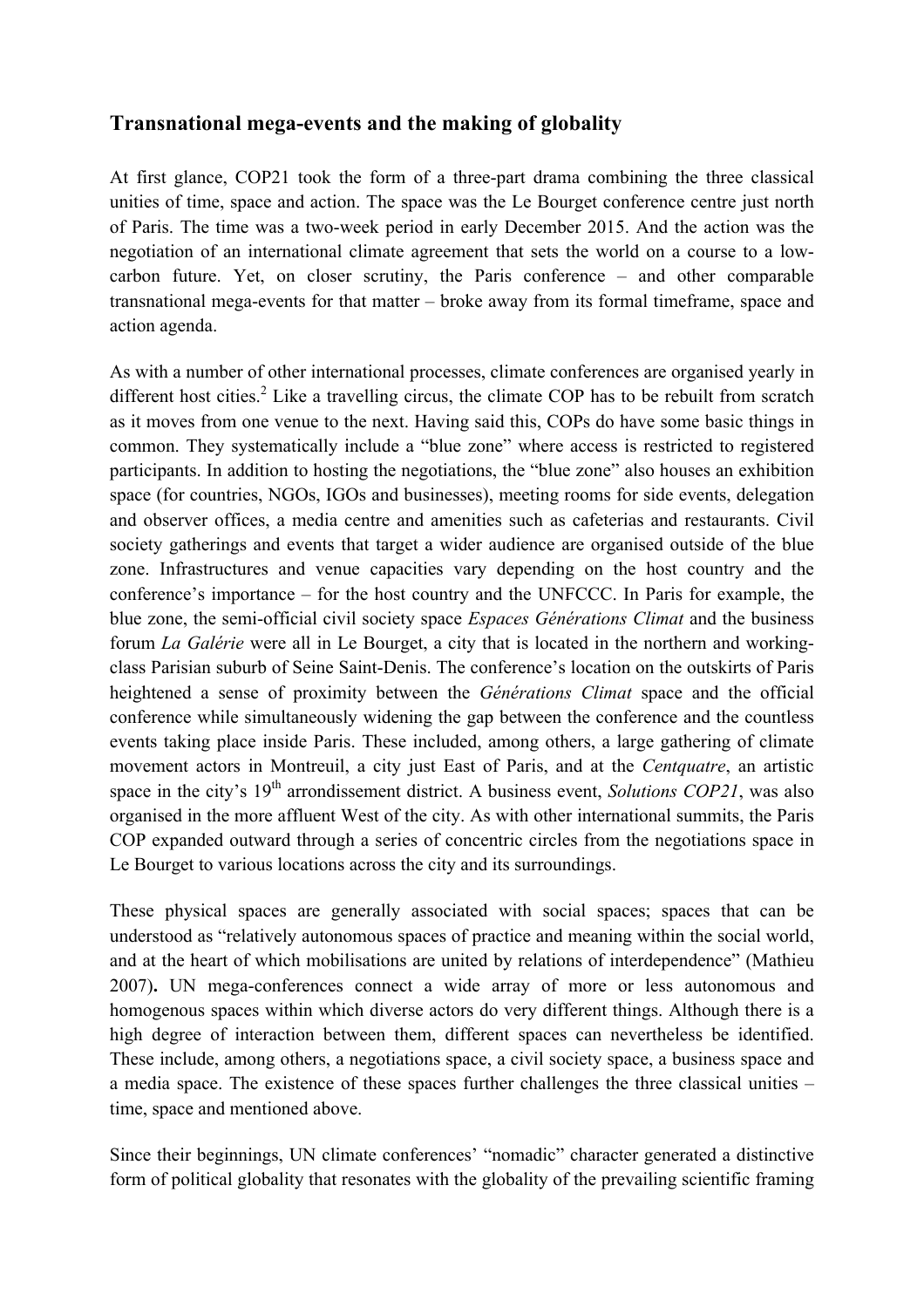of the climate problem (Aykut and Dahan 2015). This aspect of climate governance reminds us of Marc Augé's (1995) notion of "non-places", which he uses to describe the ahistorical and interchangeable localities of our transport (motorways, airports, hotels) and consumption infrastructures (shopping malls, supermarkets) so characteristic of globalisation in the age of "supermodernity". For Augé, non-places signal a break with more classical sociological and anthropological representations of place as "culture localized in time and space" (Augé 1995, 34). Hence, UN conferences share some common characteristics with non-places. Like shopping malls, successive climate conferences reproduce the same delocalised spatial and organisational arrangements. Like airports, they are detached from their surroundings through physical barriers and security checks. Like hotels, they are spaces of transit that are essentially defined by the functions that they accomplish. The venues of climate conferences are the *infrastructure* of what is commonly referred to as "global governance". Akin to the "pneumatic parliaments" described by Peter Sloterdijk's in his scathing account of attempts to "export" Western democracy in the George W. Bush years (Sloterdijk et Mueller von der Hagen 2005), climate conferences project the norms and principles of a UN-led global democratic order in very different local contexts. This is not without creating a series of rather paradoxical situations – one only needs to look at the debates that surrounded the Doha climate conference (COP18) in Qatar, an absolute monarchy that applies Sharia law and has the highest per capita  $CO_2$  emissions in the world. The fact that the "global circus" of climate conferences can accommodate such contradictions is in itself an interesting feature of global climate governance.

That being said, climate conferences differ from Augé's non-places in various ways. Unlike shopping malls, they are not ahistorical but carry with them a particular negotiation history consisting in successive cycles, landmark conferences, breakthroughs and disillusionments. Unlike airports, they tend to attract the same group of people year upon year. Through their spatial arrangements, they also encourage interactions among participants (doorway encounters and informal exchanges over coffee or lunch). And unlike hotels, they do foster a certain level of local "colouration" depending on the conference's host city and country. COPs also convey a particular set of norms – diplomatic language and civility, formal debating rules – and procedures that are characteristic of UN settings.

Hence, repeated encounters, a common history and shared norms have contributed to the rise of a "climate community" with its own codes, practices and language; a community that not only comes together annually at climate COPs, but also assembles during smaller and more low-ley "intersessional" meetings at the UNFCCC's headquarters in Bonn, Germany. This community is not confined to country delegates but extends to a variety of non-state actors who are active both inside and outside of the official negotiation space. This is a consequence of multiple factors. Among them is the fact that Northern NGOs have historically provided crucial support to country delegations from the Global South. We also witness a high level of individual mobility between NGOs, think tanks, business associations and national delegations. COPs are therefore characterised by their multiple levels of historicity and protracted temporalities – those of negotiation cycles, civil society and business mobilisations -, as well as the progressive emergence of what can be labelled as a global climate culture.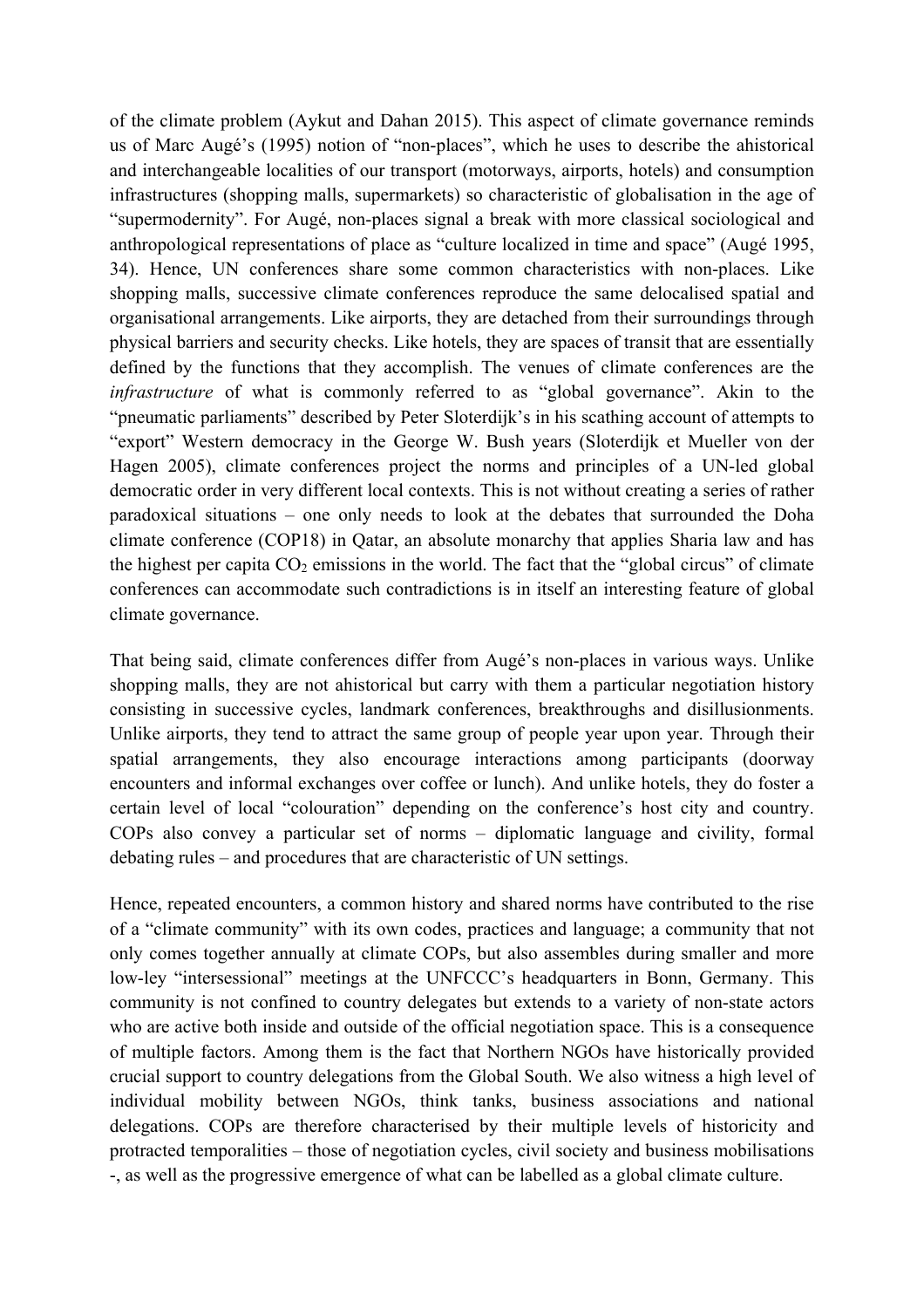This historicity has a complex relationship with climate COPs as international mega-events. While COPs are all events in the organisational sense of the term, they are not all, far from it, historic events. The Paris climate conference clearly stood out when compared to the series of COPs that preceded it since Copenhagen (COP15). It was supposed to mark the conclusions of a negotiation cycle and produce an international agreement that would form the basis for climate action in the coming decades. In addition to this, the COP organisers and architects of the final agreement, with support from global media and communications outlets, construed COP21 as an international mega-event of historic proportions. Through its performative power, the Paris conference was supposed to generate "momentum" for action on climate change among state and non-state actors – and in particular to send clear signals for businesses and investors that the world was irreversibly shifting towards a low carbon future.

The preceding paragraphs signal how transnational mega-events like the Paris climate conference cannot be simply boiled down to the international negotiation process. To fully capture what is at stake in international climate debates, research on climate governance must go beyond the negotiation process and its formal outputs – treaties, decisions or declarations. Seyfang and Jordan (2002), for instance, show how the functions of environmental megaconferences extend beyond the legal documents that they produce: they set global agendas, connect problems, shape common principles, create spaces that allow for the emergence of global leadership, promote capacity building, and contribute to legitimise global institutions. Through their ethnographic research, institutional anthropologists have also shown how international negotiations contribute to the production and diffusion of shared norms and understandings (Bendix 2012, Randeria 2003). They have also highlighted their *performative* function in that climate conferences project the idea that there does exist a "global community" that addresses the world's problems (Müller 2013, Little 1995). Building on these and other analyses, the contributions in this volume combine pragmatist approaches to the study of international relations with sociological and anthropological perspectives on climate governance. In doing so, they frame COP21 as an event that simultaneously *reflects* our global condition, and *produces* a specific form of globality.

#### **Climatising the world, globalising the climate**

In light of these debates, contributions to this edited volume examine COP21 as an arena where new framings of global problems, approaches to global governance and actor coalitions are tried and tested; framings, approaches and coalitions whose effects transcend the climate arena*.* Climate conferences take up an ever-growing number of issues, from debates about development, energy and forests, to biodiversity, global inequality and urban planning, among others. In return, they attract a growing number of actors from very different backgrounds and who each have their own interpretations of the climate problem, its causes and possible solutions.

This points to a broader two-way shift in the global climate debate. On the one hand, we are witnessing a *globalisation of the climate* problem through the inclusion of new issues and actors into the climate regime (Aykut et Dahan 2015). This globalisation is more sectorial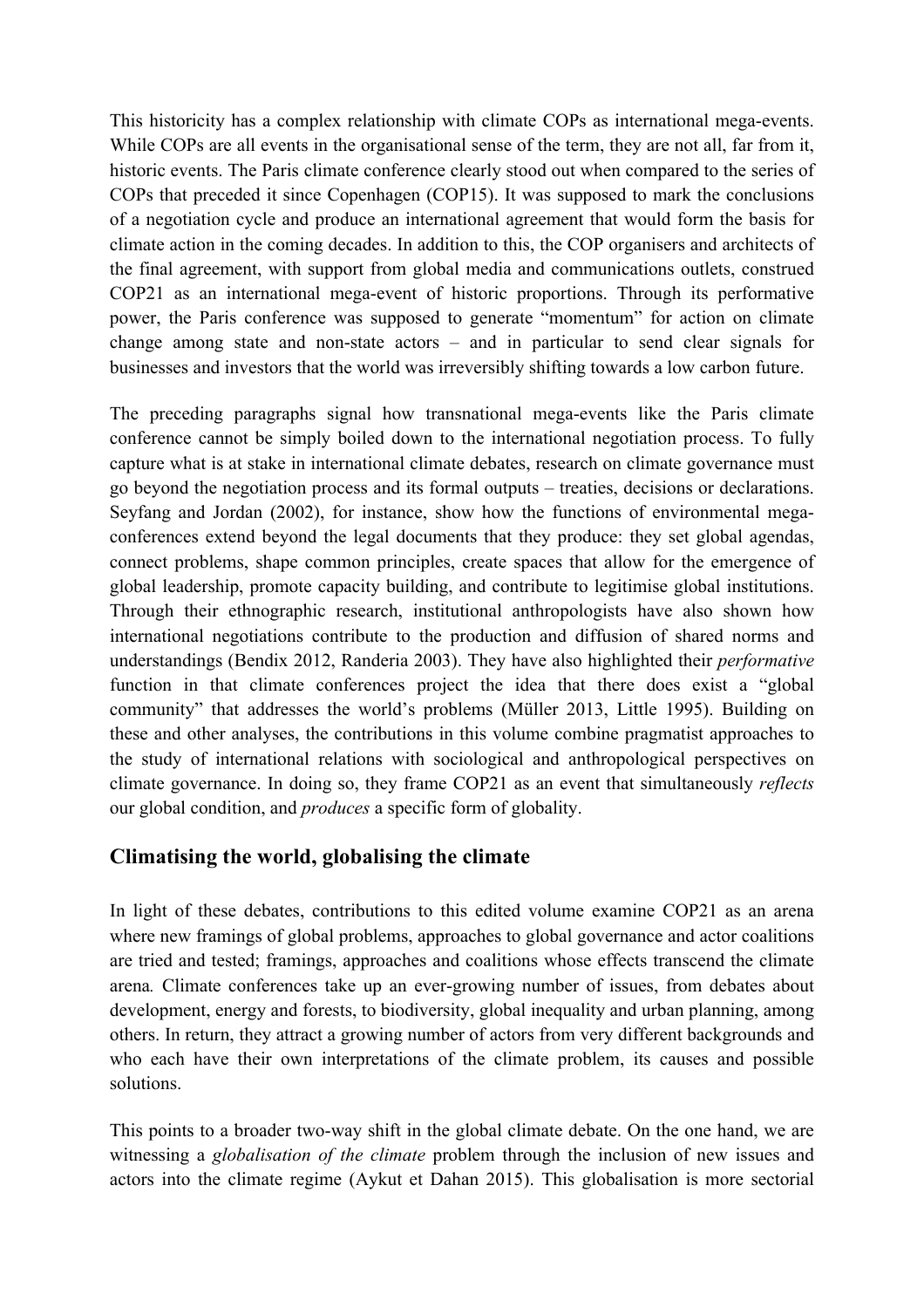than spatial, as it mainly relates to the extension of the climate problem to other domains (even if this territorial dimension is also important). On the other hand, a *climatisation of the world* can be observed, whereby actors present particular issues that were formerly unrelated to the climate regime through a 'climatic lens' (J. Foyer 2016). This leads to the alignment of different topics on the climate problem, and to their treatment according to the dominant logics and practices of the climate regime. $3$ 

Both processes are interwoven and dialogical since the globalisation of the climate presupposes the climatisation of new topics and vice versa. They can subsequently be viewed as forming two sides of the same coin, observed alternatively from within the climate regime or from its periphery. They are translation<sup>4</sup> processes that extend, on the one hand, from within the climate arena to a particular topic or area, and, on the other, from a particular topic to the climate arena. While closely related, both movements abide by distinct logics and do not always involve the same actors. Thus, the climatisation of an issue by actors outside the climate regime may or may not lead to its effective inclusion in climate talks. Inversely, the integration of a new topic in climate governance does not necessarily affect its treatment in other governance contexts. The chapters provide some examples for such processes of incomplete or partial climatisation. Having said this, the dialogical movement presented above can be synthesised through two questions: what does the climate regime *do* to other issue areas as it expands to and integrates an ever-increasing number of topics in international politics? And what do these other issue areas *do* to the climate regime, as they enter the global climate debate?

These questions can be supplemented by a series of more crosscutting ones: for instance, can we distinguish different forms and intensities of climatisation? What are the driving forces behind these dynamics and how – according to which logics and social processes – do they unfold? What are the obstacles to both the climatisation of new topics and to their inclusion in formal climate talks? How does it affect the ways climate change is made 'governable' in climate talks? Last but by no means least, do the two processes – the globalisation of the climate and the climatisation of the world – get us any closer to actually solving the climate problem?

#### **Modes and degrees of climatisation**

In Paris, the dialogical process of climatisation of the world and globalization of the climate was operating at its fullest. COP21 simultaneously represented the high point of a long term process and acted as an extraordinary "climatising machine". Indeed, over the years and months leading up to the conference, the climate debate was expanded to include a variety of new topics such as security, agriculture and financial regulation, while simultaneously consolidating existing links to others, such as development, fossil fuel regulation, traditional knowledge and indigenous rights. By closely monitoring the event and its preparations, we were able to further understand and describe the climatisation process, to study its contours depending on the issue area, and assess its wider bearing on global debates. It thus appeared that climatisation can be more or less pronounced and take on a variety of different forms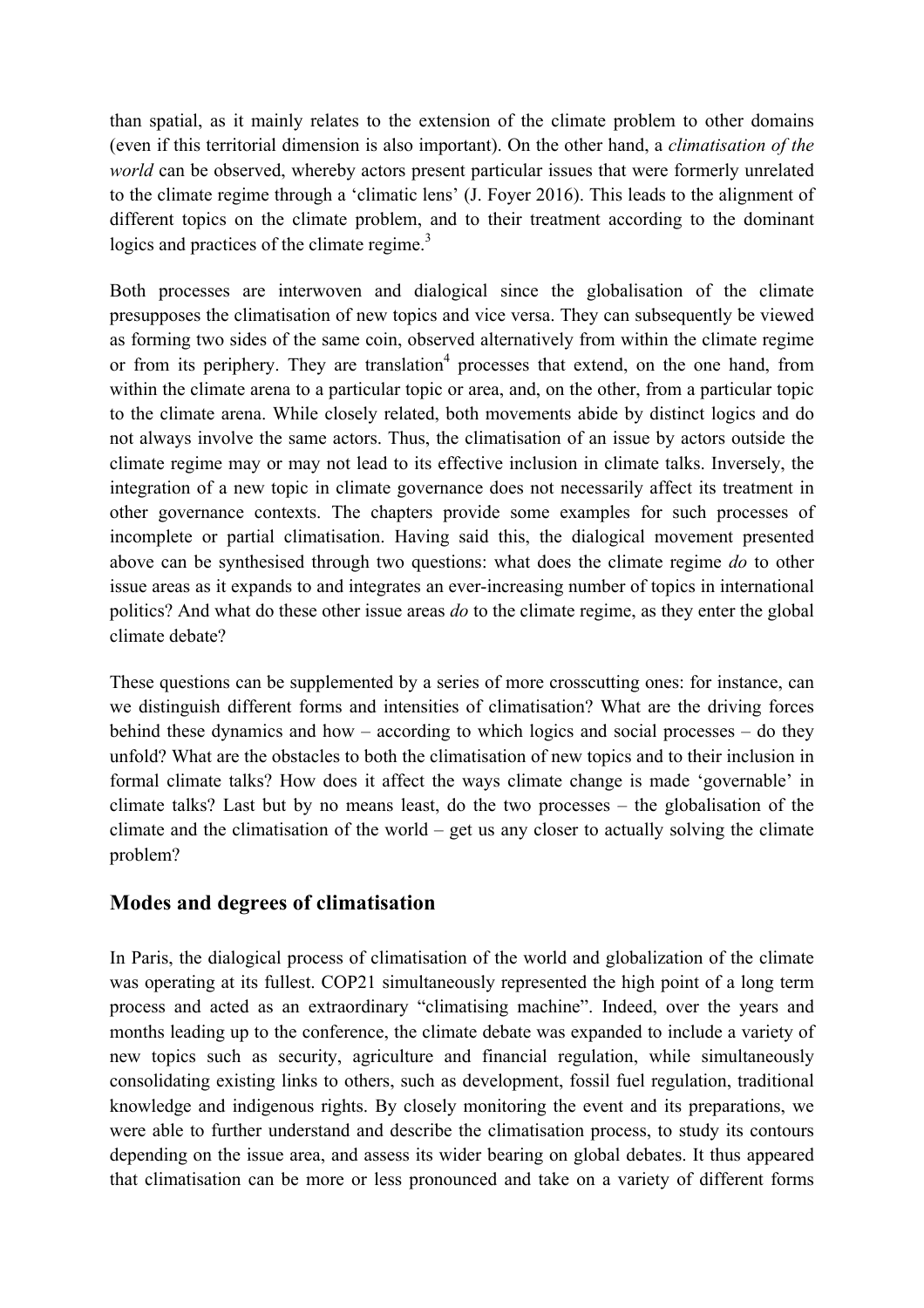over time and in different domains. Through their focus areas and methodologies, the chapters in this book set out to capture the climatisation and globalisation processes in all their complexity. They do so in three main ways:

A first group of chapters highlights the climatisation process's "selectivity", i.e. its variability and unequal intensity depending on the issue area. The first chapter deals with the heart of the climate regime. Stefan Aykut analyses the climate negotiations as a collective drafting exercise, in which text editing activities are distributed across time and space. Examined through this lens, COP21 simultaneously appears as an occasion, for a variety of actors, to lobby for the inclusion of new issues and topics into climate talks, and as a highly efficient cleansing device where climate change is rendered "governable" through the deliberate omission of certain issues and alternative approaches to the problem. Chapter nine further elaborates on this theme by providing an in-depth analysis of the dynamics of selective climatisation in a specific policy domain: fossil fuel regulation. Stefan Aykut and Monica Castro show how debates on energy – and in particular on fossil fuels – are in many ways "hyper-climatised" but surprisingly absent from the discussions and negotiations under the UNFCCC. The analysis of this "energy paradox" reveals that institutional logics and deliberate strategies of major actors in climate governance conspired historically to keep energy issues out of negotiation texts. In chapter six on security and migration, Lucile Maertens and Alice Baillat show how both issues are increasingly framed in "climatic terms" and how this, in turn, contributes to a "dramatization" and "humanisation" of the climate crisis. The authors also contend, however, that the integration of security and migration in climate talks is incomplete and partial, as strong political and institutional obstacles prevent their treatment in one single international arena.

A second set of chapters focuses on the climatisation process's political and strategic dimensions. In chapter two, Hélène Guillemot explores the changing relations between science and politics in the climate regime. In her description of the process that resulted in the adoption of a 1.5°C long term temperature goal that is deemed "necessary" from a political perspective, but already "inaccessible" from a scientific point of view, she examines how the scientific community struggles to adapt to this objective and cope with the pressure to align research agendas on the demands of global climate politics. In chapter eight, Jean Foyer and David Dumoulin explore the process that led to the inclusion of a reference to "traditional knowledge" in the adaptation section of the Paris agreement. They show that this inclusion is the result of a long history of mobilisation by indigenous actors. The climatisation of traditional knowledge, they claim, contributes to "re-enchant" the climate arena, but it also comes at a cost, as traditional knowledge loses some of its more radical implications in terms of indigenous rights or alternative cosmologies. The political and strategic dimension of climatisation is also present in Edouard Morena's account of philanthropic foundations' involvement in the climate debate. In chapter five, he analyses how a small group of liberal foundations played a pro-active but discrete role in orchestrating the final outcome of the conference and in generating the larger "momentum" that surrounded the conference. Foundations thus appear as key actors in the trend toward climatisation. Finally, through their analysis of two mechanisms – the REDD+ scheme to avoid emissions from deforestation and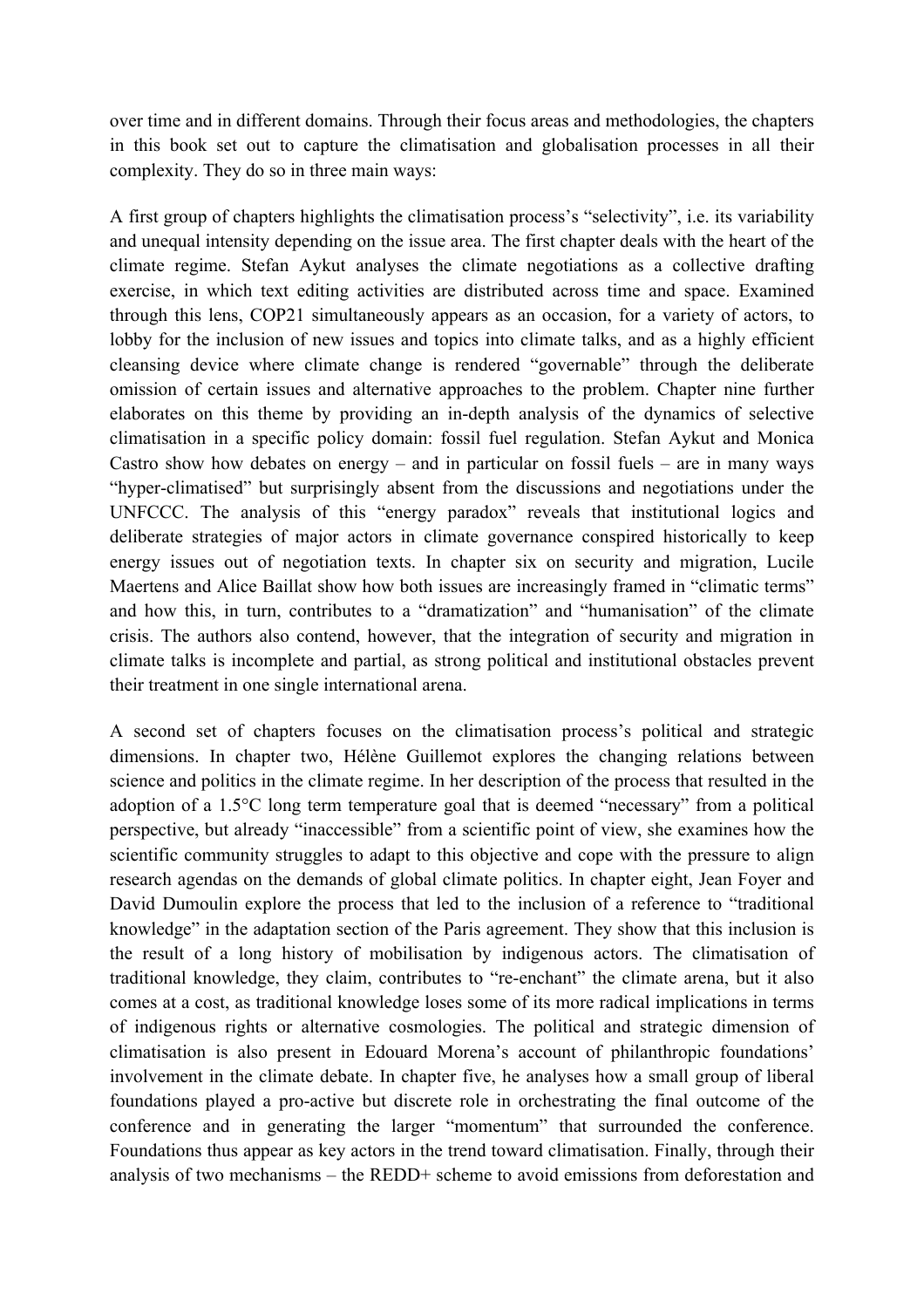forest degradation, and the instruments of climate adaptation finance – Aurore-Viard Crétat and Christophe Buffet show how climate change is used and mobilized to re-label existing practices and institutions of development aid. The climatisation of development thus appears, at least partially, as a strategic move to generate new legitimacy for this much-criticised and central feature of North-South relations.

A third group of chapters addresses the ambiguities of climatisation. In chapter three, Birgit Müller, Sarah Benabou and Nils Moussu analyse the private sectors' efforts to project a unified and "progressive" voice in Paris. This global political ambition was however overshadowed by differing – and at times conflicting – assessments of the climate crisis and its implications for the private sector, as well as by a voluntary vagueness concerning the concrete shape of regulatory solutions to the climate problem. The climatisation process's ambiguity is also illustrated in Joost de Moor, Edouard Morena and Jean-Baptiste Comby's analysis (chapter four) of the climate movement's involvement in and around the conference. The authors show that that a central issue for social movements and NGOs was to situate oneself in relation to the negotiation process. Finding the "appropriate distance" between lobbying inside COP21 and bottom-up activism that participates in the broader climatisation process, was a central element of activists' strategies in Paris.

It goes without saying that the chapters contained in this book do not cover all the objects, spaces and actors that have been or are in the process of being climatised. Other objects such as agriculture – through climate smart agriculture (CSA) – and religion – through Pope Francis' *Laudato Si* encyclical or the Islamic Declaration on Global Climate Change –, among others, would also require further investigation.

#### **Interpreting climatisation: its origins, meanings, and limitations**

To fully grasp the multi-facetted process of climatisation, we must also understand its origins, examine its wider implications and analyse its limitations. A first step in this direction is to make sense of the climate regime's force of attraction. The most obvious explanation of this attraction relates to the seriousness and scale of the climate problem. Climate change is the most emblematic feature of what scientists and historians call the Anthropocene<sup>5</sup>, the current geological epoch in which Humanity acts as the driving force behind the transformations of the Earth's biosphere and lithosphere. Over the past twenty years, global warming has become more palpable, be it through the melting of icecaps, rising sea levels, the disruption of local climate patterns or the growing number of extreme weather events. Given its scale and scope, state and non-state actors as well as ordinary citizens are increasingly enticed to recognise the seriousness of the situation and the urgent need to take action. However, the scale of the climate problem does not by itself explain the climate regime's formidable force of attraction. Among the other factors that need to be examined are the climate regime's long-term dynamics and what can be termed an "institutional snowball effect": the more the climate regime grows, the greater its force of attraction.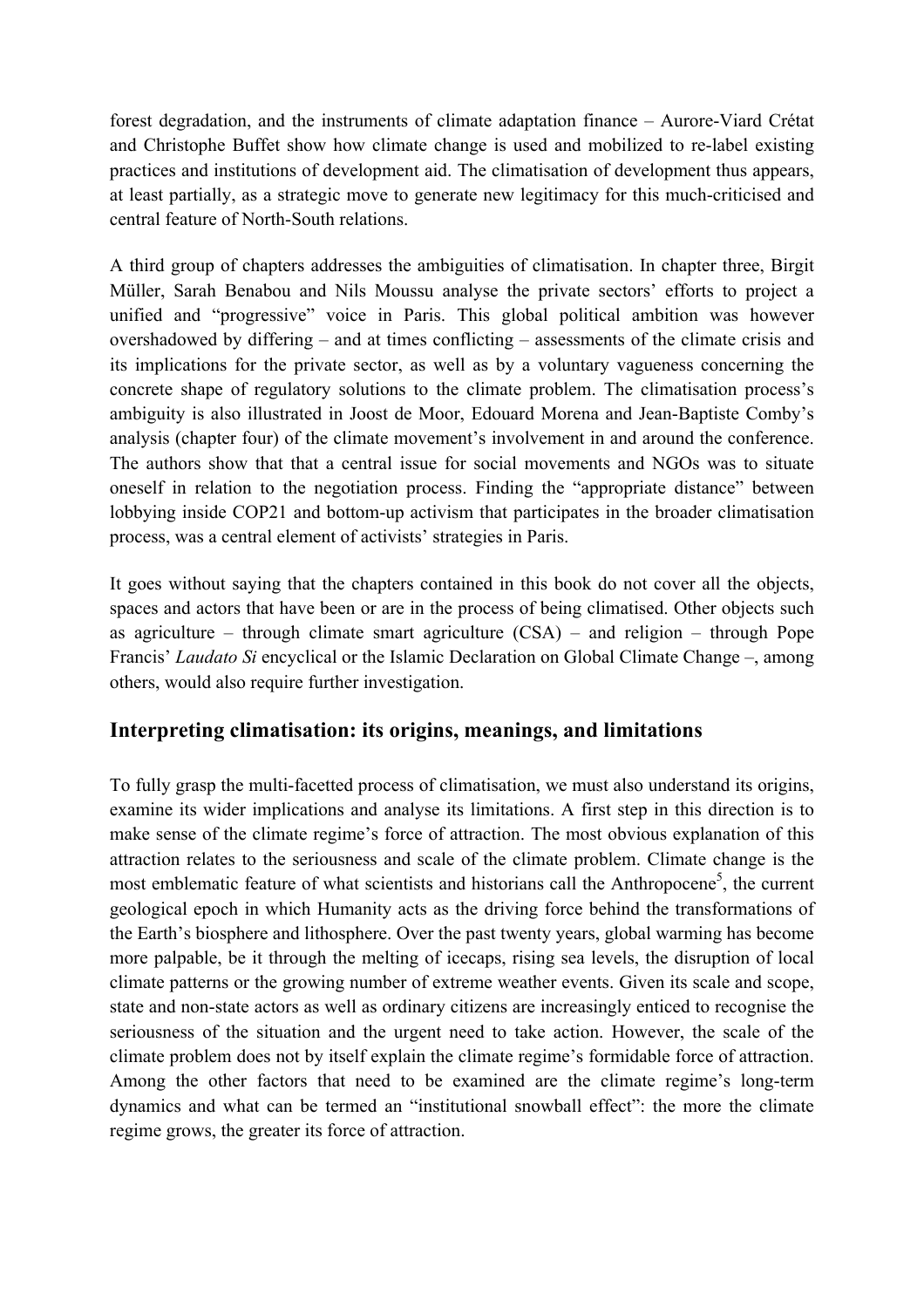As a consequence of its growing appeal, the international climate regime has become a place in which to be seen and heard in order to advance personal and organisational agendas, expand networks, and raise funds. Climate change is therefore no longer framed exclusively as a scientific and political problem of global proportions, but also and more significantly as a problem that has the power to break down the barriers that traditionally separate science, the environment, politics and the economy. By merging together intersecting and overlapping social, political, and environmental issues, the climate plays a "totemic" function that brings together a variety of actors with different agendas and worldviews. It also turned into a global controversy that opposes competing understandings of the planet's socio-ecological system. In a similar vein to "atomic energy" in the 1980s and "globalisation" in the 1990s, it has become a "hypnotic focal point" and a metaphor for the world's most serious problems and predicaments, from North-South inequalities and questions of global equity to ideological struggles about industrial modernity and its impasses.

From a historical perspective, climatisation can be interpreted as the most recent and now dominant form of "environmentalisation" (Buttel 1992). The rise of climate change coincides with the surge of the "global environment" as a scientific and political category (Yearly 1996, Ingold 2000). As with environmentalism, climatisation can take on different ideological colorations, from more radical critiques against the growth paradigm and "fossil capitalism" (Altvater 2007), to more reformist calls for a "greening [of] modernity" (Beck 2010) by reflexively readjusting its core institutions to tackle the ecological crisis, and to policies focusing on incremental change through market- and technology-based solutions.

Climatisation also contributes to further marginalise or overshadow other important environmental concerns. By focusing almost exclusively on climate change, there is a risk of diverting the general public and policy-makers' attention away from other important global environmental problems and planetary boundaries (Rockström, et al. 2009). Climate mitigation efforts that minimise or omit other environmental challenges can have unintended and undesirable social and ecological consequences. Afforestation efforts or plantations for biomass production, for instance, can lead to a loss in biodiversity, the depletion of freshwater resources and the forced displacement of local populations. Climate change is without doubt a major and possibly the most important issue of our time, but it is by no means the only global problem requiring our urgent attention.

That being said, we should not exaggerate the scale of climatisation nor overestimate its durability or robustness over time. It remains a very partial and fragmented process. A number of issues – including vitally important ones like fossil fuel regulation – have resisted the climate regime's gravitational force. Furthermore, when analysing the climatisation process in Paris, it is important to factor in the conference's historic and exceptional character. The space of two weeks, the climate issue held centre stage, momentarily relegating other global concerns to the side-lines (war, terrorism, the global economic crisis). Thus, Paris projected an exaggerated sense of climatisation that does not reflect the actual situation. By recently declaring that his country would not honour its commitment to the Paris agreement, the new president of the Philippines, Duterte, offers a potent reminder of climatisation's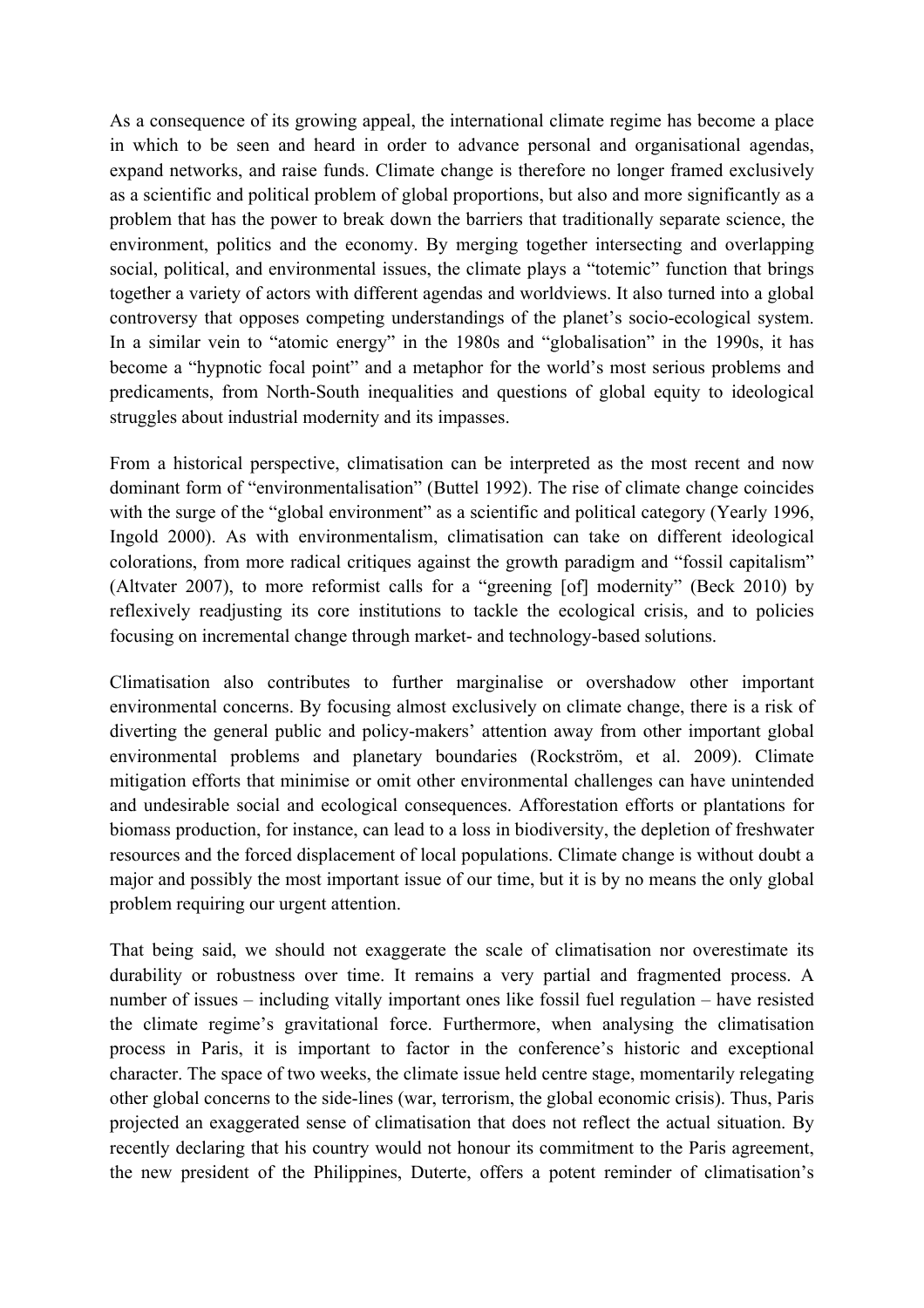incompleteness. Several public statements of the Republican candidate for the US Presidency Donald Trump point in the same direction. This highlights the fact that the climatisation produced through Paris can be reversed.

Finally, and perhaps most importantly, climatisation should not be confused with the actual measures put in place to address the climate problem. Climatisation is above all a symbolic and discursive process. Interpreting COP21 in terms of the climatisation of the world does not contradict analyses of the climate regime in terms of a growing "schism of reality" – seen as the rift that separates the climate regime from the geopolitical, economic and environmental realities of the world (Aykut et Dahan 2014, Dahan 2016). Following COP21, The climate regime continues to be isolated from other international institutions and processes – that regulate global trade, energy supply or finance. It also continues to move at very slow pace when compared to a range of other global processes, especially economic and financial globalisation (S. C. Aykut 2016). The current focus on market-based solutions (Lohmann 2005) and technological fixes (Hamilton 2013) marginalises alternative approaches to global problems that highlight the need for more profound socioeconomic transformations. The idea that unbridled economic growth is compatible with climate mitigation continues to dominate the international agenda (Vogler 2016, 26-28)

These remarks serve to further qualify the historical meaning and origins of the climatisation process. Indeed, climatisation can be understood as an indirect consequence of the climate regime's failure to address some of the root causes of global warming, such as fossil fuel extraction and combustion or the intensification of economic and financial globalisation. In other words, climatisation can simultaneously be seen as a response to a worsening climate problem that increasingly affects other issues and domains, and as an effort to broaden the scope of climate action precisely because of our failure to tackle its root causes.

#### **Making sense of the "paradigm shift" in global governance**

Beyond the climatisation process, the Paris conference signalled a much-discussed "paradigm shift" in global climate governance; a paradigm shift that translates into a bottom-up, voluntary approach to climate action where sending the right "signals" to economic actors and building "momentum" in society become just as important as the multilateral negotiations themselves. This is a remarkable evolution, as the climate regime has been frequently criticized for its "globalism" and its tendency to downgrade human experiences, erase territorial specificities and disempower local communities (Jasanoff 2010, Jasanoff 2001). While globalism continues to form a core element of international climate politics, there are signs of a trend toward a "de-globalisation" (in the territorial and political sense) of the climate regime. To begin with, COP21 marked a clear attempt at highlighting the role of bottom-up and local-level action, especially through its focus on indigenous and frontline communities (chapter eight), corporate initiatives (chapter three) and the work of cities and local authorities (that were particularly present during the Paris COP).<sup>6</sup> This greater focus on and promotion of the local level went hand in hand with a reaffirmation of the role of states. Along with the traditional calls by Southern countries to abide by the principles of "common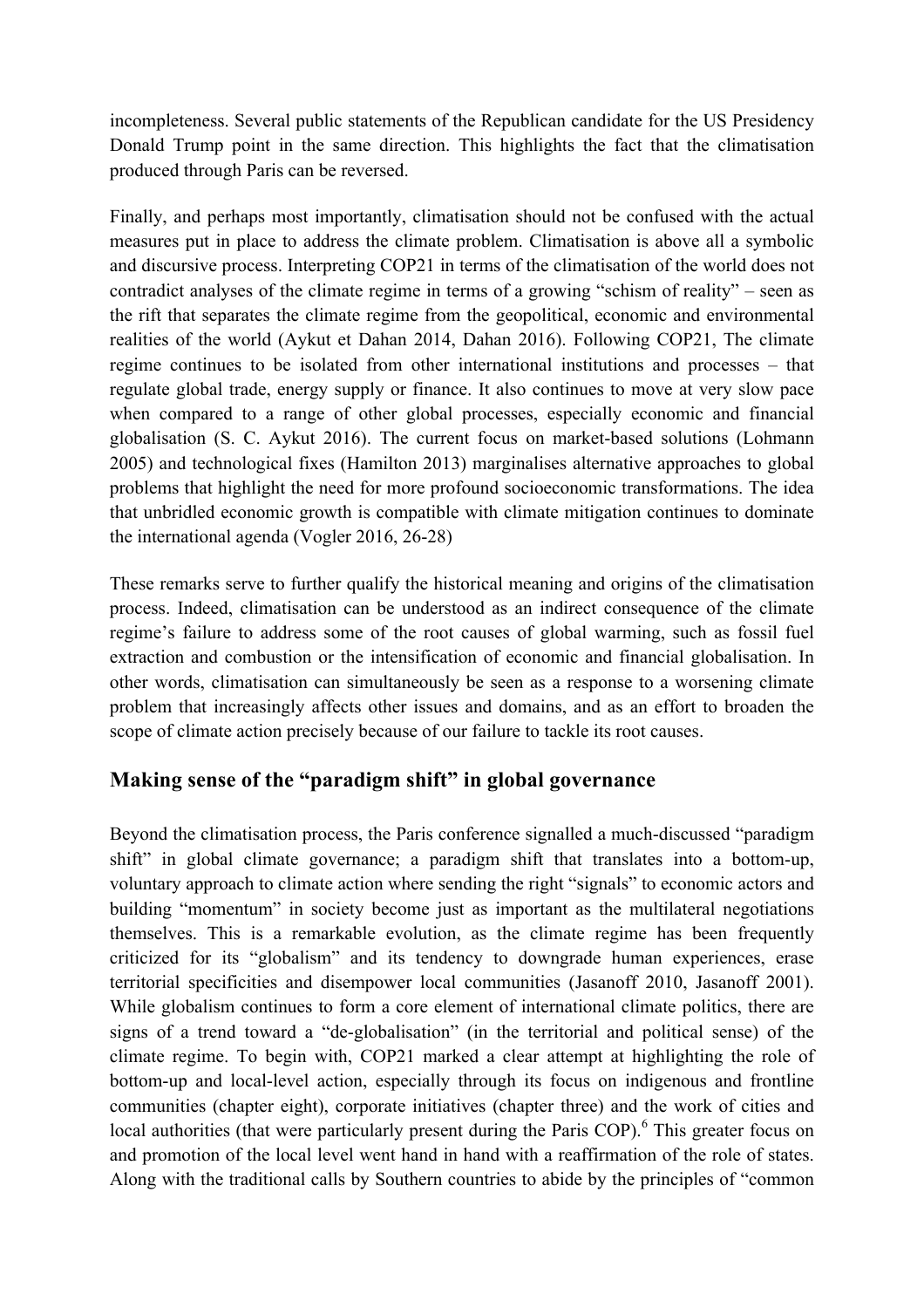but differentiated responsibilities" and national sovereignty, the Intended Nationally Determined Contributions (INDC) mark both a major institutional innovation for the climate regime and a form of renationalisation of climate policies. While INDCs' bottom-up character has the potential to induce real change, their non-binding and voluntary character means that there is no way of ensuring that countries abide by their commitments.

If nation-states continue to play a central role in the climate regime, COP21 also reaffirmed the principles of multi-stakeholder governance. In a post-Paris world, achieving the agreement's long-term targets – keeping global warming below 2°C (and aiming 1.5°C) and reaching 100 billion of annual climate finance for mitigation and adaptation in developing countries – no longer depends on states alone. Quite at the contrary, attaining these objectives requires all sections of the "international community" to ramp up their climate actions, including non-state actors, both in the Global North and South. The consequence is a gradual shift in the global climate regime's centre of gravity away from the UNFCCC, and toward a more decentralised governance architecture. Climatisation subsequently appears as not just a historic process, but also as a political tool in support of this new, decentralised mode of governance whereby multiple state, inter-state and non-state actors combine and align their efforts in order to reach a mutually agreed objective.

An additional feature of this new approach to climate governance is the promotion of less directive, "soft" methods of government. By referring to the Paris agreement as a "selffulfilling prophecy", Laurence Tubiana, head of the French delegation, points to the regime's shift away from the Kyoto approach – centred on legally-binding emissions reductions commitments – towards a "soft law" approach to climate governance centred on voluntary and non-binding commitments.<sup>7</sup> By setting an ambitious long-term goal without legally binding reduction commitments, the Paris agreement can be labelled as a "performative" agreement. For its architects and promoters, the agreement's primary function is to send the right signals and generate the momentum required for ambitious and decisive climate action by state and non-state actors alike – and in particular businesses and investors. The focus on "climate solutions" and showcasing of success stories of climate action at the different business spaces and events in Paris as well as through the UNFCCC's Non-state Actor Zone for Climate Action (NAZCA, former Lima-Paris Action Agenda) are illustrative of this shift away from a "command and control" approach to international law. In the name of pragmatism, the regulation-sanction combination, grounded on clear targets and timeframes, has been replaced by voluntary pledges and regular review cycles. This approach is justified by its promoters by the belief that a non-binding agreement built on confidence and goodwill has a greater chance of rallying parties and thereby producing tangible results.

In sum, the US approach to climate governance has finally triumphed in Paris (Aykut et Dahan 2014). It should be noted however that this approach was also backed by a number of developing countries that preferred to voluntary commit to mitigation actions rather than to have policies dictated to them by the COP. This trend towards a "softening" of international law is neither new nor specific to the climate debate. It already permeated the different multilateral environmental agreements signed in the 1990s (Maljean-Dubois 2005), as well as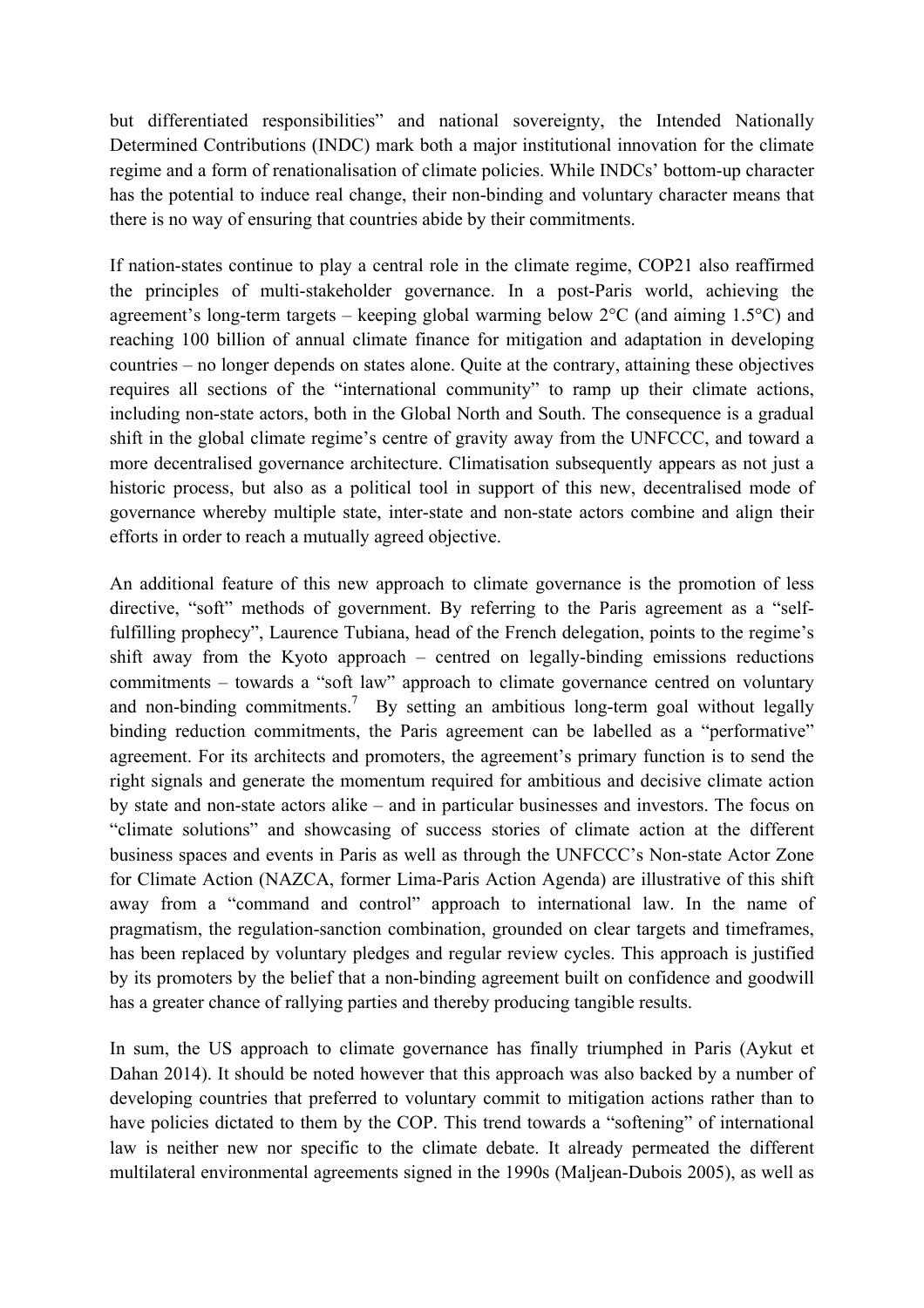the instruments set up to govern techno-scientific objects (Pestre 2014) and market standards. Having said this, the Paris agreement can nevertheless be seen as a high point for this approach to international law. The climate regime subsequently appears as a laboratory where new forms of global governance are tried and tested. This makes scholarly accounts of climate governance, especially those that go beyond an analysis of the negotiation process, all the more urgent and timely.

#### **A collaborative methodology**

Our introduction to this volume would not be complete without a brief presentation of the project that gave rise to it. In particular our work has focused on collaborative research methods.

"The ethnographic delimiting of a mega-event is also problematic due to its complexity and fragmentary nature. When confronted with a conglomeration of over 30,000 people, from over 100 countries, that lasts for two weeks and is wired into a worldwide network of communications and transportation technologies, the illusion of capturing the 'essence' of such a complex event is painstakingly revealed."

This is how Paul Little (1995, 281) described the difficulty of conducting ethnographic fieldwork at the UN Conference on the Environment and Development, or "Earth Summit", in Rio de Janeiro in 1992. The same, of course, holds true for COP21, a conference of analogous proportions and political significance, with equally blurred spatial and temporal boundaries. The multiplication of such transnational mega-events since the Earth Summit – the Johannesburg (2002) and Rio+20 (2012) summits, annual climate conferences, biodiversity conferences and World Social Forums, to name just a few – has given rise to an expanding social science literature on the ways of using and adapting fieldwork methodologies to adequately capture the "essence" of such events.<sup>8</sup> In the process, this research also contributes to wider discussions on the specific challenges that globalisation poses for social science research (Marcus 1995, Markowitz 2001, Siméant 2015, Appadurai 1997).

These reflections have contributed to direct scholarly attention towards collaborative research methodologies. Such collective inquiries have been conducted – and reflected upon – for example by a collective of French researchers from Sorbonne University at the World Social Forums in Nairobi 2007 and Dakar 2011 (Pommerolle et Siméant 2008, Siméant, Sommier et Pommerolle 2015) and by a North American group of political ecology scholars that studied the World Conservation Summit and a biodiversity COP (Brosius et Campbell 2010, Campbell, et al. 2014). Both cases provide ample and compelling evidence that working in larger teams helps to better capture the diversity of actors, events and spaces of interaction, the complexity and range of issues, as well as the countless temporal and spatial overflows that are so characteristic of global governance processes. However, as Campbell and colleagues (2014) explain in an article presenting their "collaborative event ethnography" framework, collaboration does more than just address the "limits of working" alone by providing "more eyes" to better coverage of the event. If conducted properly, collaboration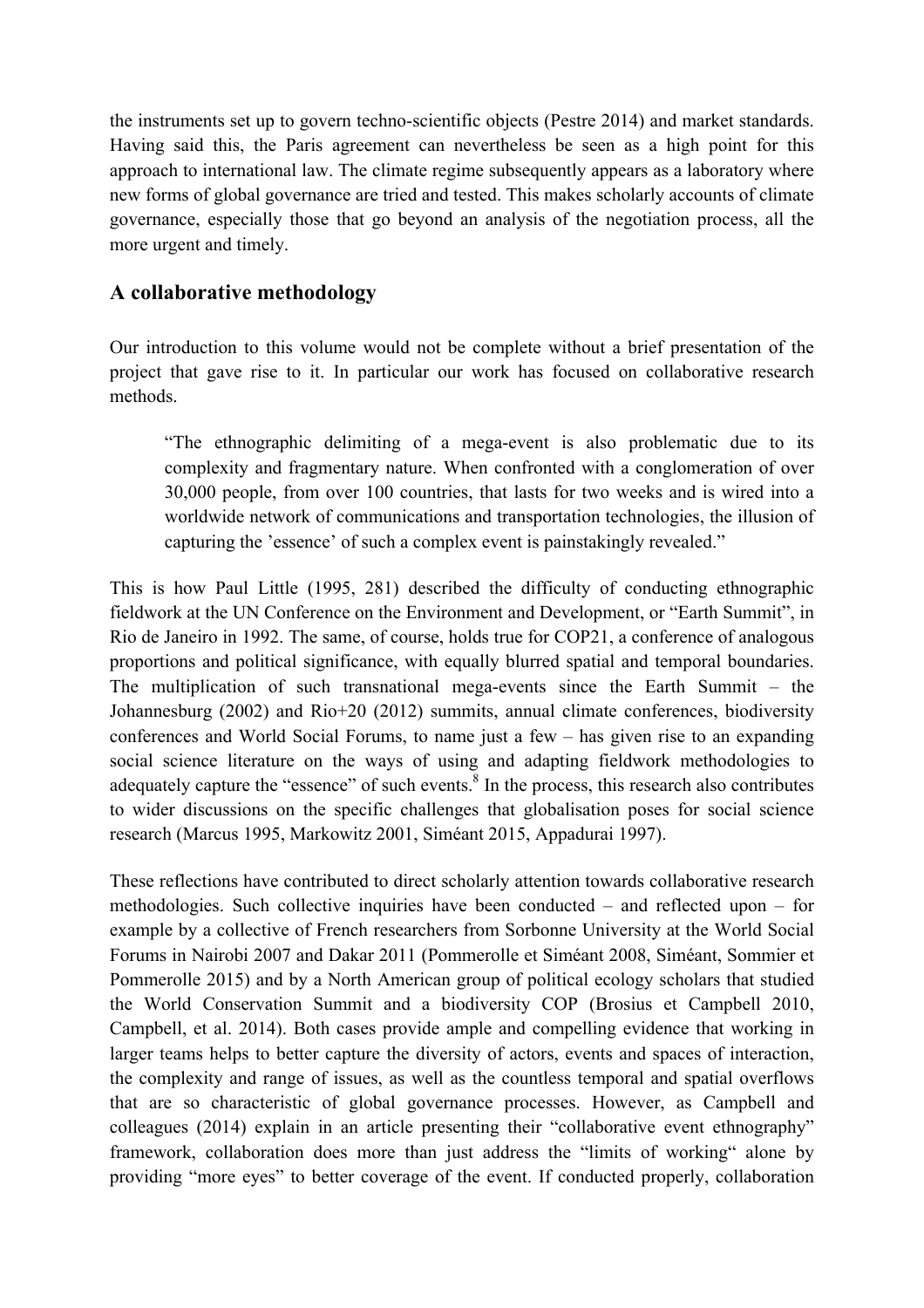also provides "more ideas", as the practical benefits of working together are complemented by the intellectual benefits of crossing analyses and collectively elaborating hypotheses and a common research framework (Campbell, et al. 2014, 10).

This last point was especially relevant to our research. Our conceptual framework was the product of earlier collaborations and the subsequent coming together of two research teams. The first team, a group of researchers working on biodiversity and agriculture governance, and the role and involvement of various actors such as indigenous peoples, NGOs, trade unions and business groups, mobilized a collaborative methodology approach to observe and analyse the Rio+20 Summit on Sustainable Development in 2012 (J. Foyer 2015). The second team, a group of researchers from the Centre Alexandre Koyré (EHESS Paris), had conducted a series of sociological observations at climate conferences and developed a strong expertise on questions related to climate governance.<sup>9</sup> This led to two parallel analyses of the climate debates: while members of the first team specializing in areas not directly related to climate change observed the climate regime's growing influence on their objects of study, the second group witnessed how the climate regime increasingly took on new issues (Aykut et Dahan 2015). The idea that climate governance in general and the Paris conference in particular could be analysed as part of a broader trend towards the climatisation of the world and the globalisation of the climate subsequently arose out of earlier discussions between members of both groups who subsequently went on to form the ClimaCop project.

With COP21 approaching, the research team grew through the integration of PhD candidates and postdoctoral fellows interested in the COP21. The result is a fairly young research collective of approximately twenty researchers representing a variety of different institutions, disciplines (political science, sociology, anthropology, history) as well as specialities and theoretical groundings (Science and Technology Studies, Political Sociology, Anthropology of international institutions, International Relations, Political Economy, Political Ecology).<sup>10</sup> Such diversity logically required adopting an interdisciplinary approach that is structured by a common interest in global environmental governance. If shedding light on the same object through multiple perspectives constitutes an analytical advantage, it also represents a methodological challenge requiring constant discussions on theoretical and methodological issues.<sup>11</sup> To sum up, the object of study as much as the composition of our team encouraged us to adopt a collaborative methodology and to turn its development and improvement into a permanent preoccupation throughout the project's lifecycle. This collaboration took different forms before, during and after COP21.

Monthly project meetings and regular research seminars at the Centre Alexandre Koyré played an important team-building role. They were an opportunity to discuss organisational and substantive research questions. This contributed to a common project culture among project members and enhanced interactions with other members of the research community. Internal and external communication was enhanced through the use of web-based tools, such as a a project mailing list, a file hosting system – or cloud – to share relevant information and primary data, and a website to showcase the project's work, events and output.<sup>12</sup> Collaborative fieldwork began before COP21 since members of our team observed different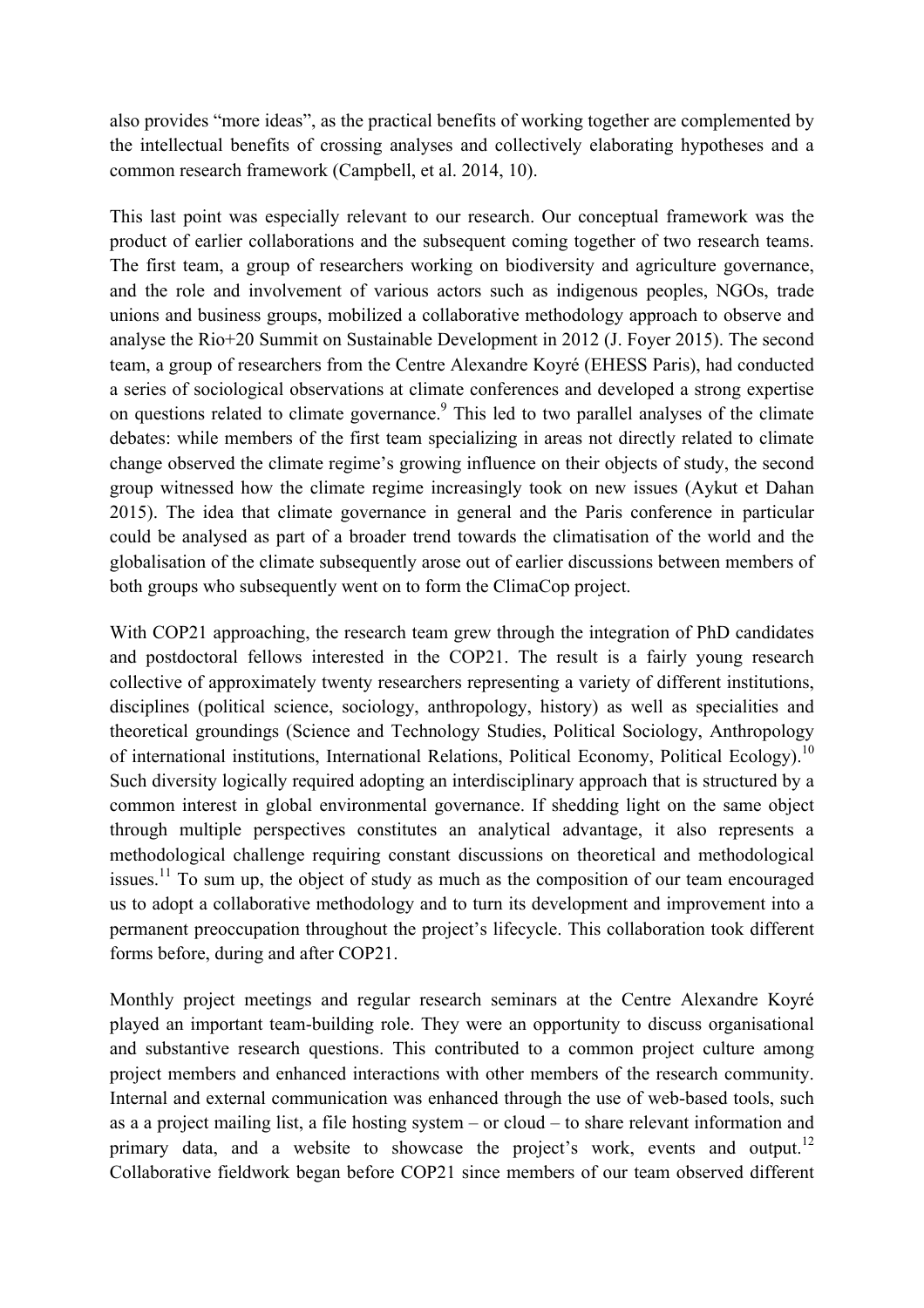preparatory meetings such as the Climate and Business Summit in Paris in May 2015, an intermediate negotiation session in Bonn in June 2015 and the scientific conference Our Common Future Under Climate Change organised in Paris in July 2015.

Logistical and organisational issues were a permanent concern, especially when it came to fieldwork access. Indeed, a specific challenge associated with research in UN settings relates to getting hold of accreditations to access the blue zone, where negotiations and most sideevents were taking place. This was complicated by the drastic access limitations imposed by the UNFCCC secretariat prior to COP21 and by the fact that most of our academic institutions were not officially recognized stakeholders. Despite our exchanges with various accredited institutions as well as the French COP presidency, a majority of researchers in the ClimaCop team still had no access to the conference on the eve of the conference. It was only at the start of the COP that most of the team was able to get hold of a badge through NGOs (including a Youth and a Pygmy organisation!), trade-unions or national delegations (France, Cameroun, Bangladesh). This indicates that collaboration through the activation and sharing of personal networks can help to overcome recurring difficulties in studying international events, such as the issue of access to fieldwork.

During the observation stage at COP21, an apartment was rented close to the Gare du Nord station. The apartment offered team members who didn't live in Paris quick and easy access to the different field sites outside and inside Paris. It also acted as a project hub to plan, organise and coordinate activities during the two-week conference. Regular team briefings were essential in order to get a clearer sense of who was observing what and what was happening. Team members could share observations, practical information about events, and discuss emerging research hypotheses. The apartment was also a useful venue to informally interact with other fellow researchers who were present in Paris. Another important collaborative tool was a standardised observation form for fieldwork notes, intended to offer general information about observed events (title, speakers, public, format, etc.), and details about their content. Over 150 forms were completed over the course of the COP.

Possibly the most important scientific benefit of collaboration during COP21 was what we called the "permanent-seminar effect". In addition to the planned briefings, discussions among team members continued at meal times, during journeys or breaks. Project members were thus constantly encouraged to share their observations, methods and perspectives, The efforts required to synthesise collected information and observations for other team members and to confront different points of view helped to strengthen work hypotheses and fostered the emergence of new research questions.

After the conference, the challenge was to preserve the collaborative dynamic in the output phase. We continued to organise monthly meetings and seminars, while focusing our efforts on writing. Two months after the COP, a writing workshop was organised to discuss the COP and possible hypotheses. Those discussions formed the basis for the present book. In July 2016, a second workshop was organised to present and discuss draft chapters. This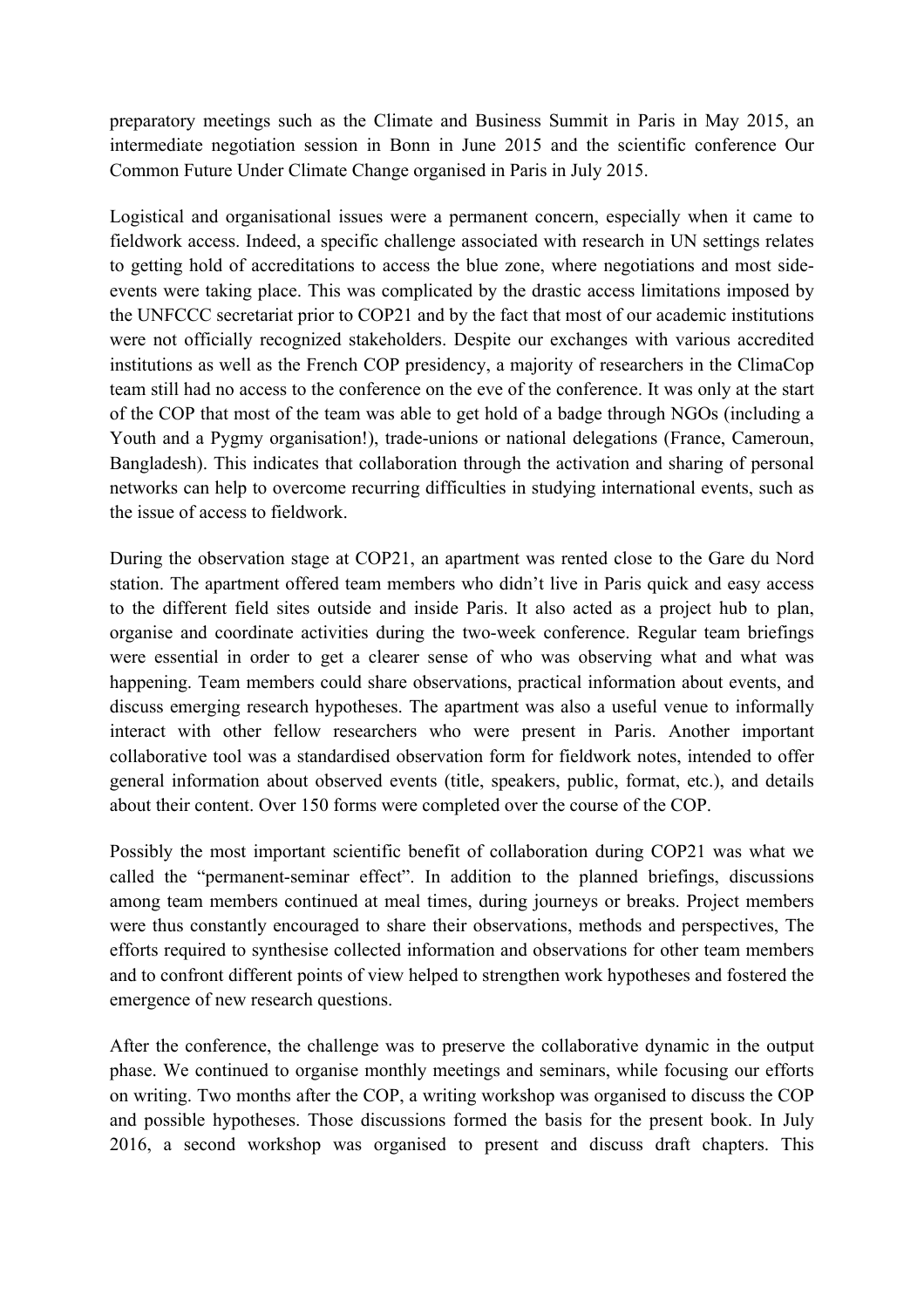collaborative reviewing process allowed authors to appropriate the general lines of the book and reinforced the structure and coherence the main arguments.

Finally, as coordinators, we paid constant and very specific attention to an essential ingredient for successful collaboration: conviviality. This ingredient does not appear in methodological guides nor obeys to scientific rules. While one cannot decree conviviality, it does not suddenly appear either; it must be nurtured. Collaborative research projects are above all human endeavours and conviviality acts as an essential means of improving working relations and assuring overall intellectual coherence. We very much hope that this is reflected throughout the book.

#### **Bibliography**

- Akrich, Madeleine, Michel Callon, and Bruno Latour. *Sociologie de la traduction: textes fondateurs.* Paris: Presses des Mines, 2006.
- Altvater, Elmar. "The social and natural environment of fossil capitalism." *Socialist Register*, 2007: 37.
- Augé, Marc. *Non-places: Introduction to an anthropology of supermodernity.* London & New York: Verso, 1995.
- Aykut, Stefan C. "Taking a wider view on climate governance: moving beyond the 'iceberg', the 'elephant', and the 'forest'." *WIREs Climate Change* 7, no. 3 (2016): 318-328.
- Aykut, Stefan C, and Amy Dahan. *Gouverner le Climat? 20 ans de négociations internationales.* Paris: Presses de Science Po, 2015.
- Aykut, Stefan C, and Amy Dahan. "La gouvernance du changement climatique: Anatomie d'un schisme de réalité." In *Gouverner le progrès et ses dégats*, by Dominique Pestre, 97-132. Paris: La Découverte, 2014.
- Beck, Ulrich. "Climate for change, or how to create a green modernity?" *Theory, Culture & Society*, no. 27 (2010): 254-266.
- Bendix, Regina. "Une salle, plusieurs sites: les négociations internationales comme terrain de recherche anthropologique." *Critique Internationale*, no. 54 (2012): 19-38.
- Bonneuil, Christophe, and Jean-Baptiste Fressoz. *The Shock of the Anthropocene: The Earth, History and Us.* Brooklyn, NY: Verso Books, 2016.
- Brosius, Peter J, and Lisa M Campbell. "Collaborative event ethnography: conservation and development trade-offs at the fourth world conservation congress." *Conservation and Society* 8, no. 4 (2010): 245-255.
- Buttel, Frederick. "Environmentalization: Origins, processes, and implications for rural social change." *Rural Sociology* 57, no. 1 (1992): 1-27.
- Buzan, Barry, Ole Wæver, and Jaap De Wilde. *Security: a New Framework for Analysis.* Boulder, CO: Lynne Rienner Publishers, 1998.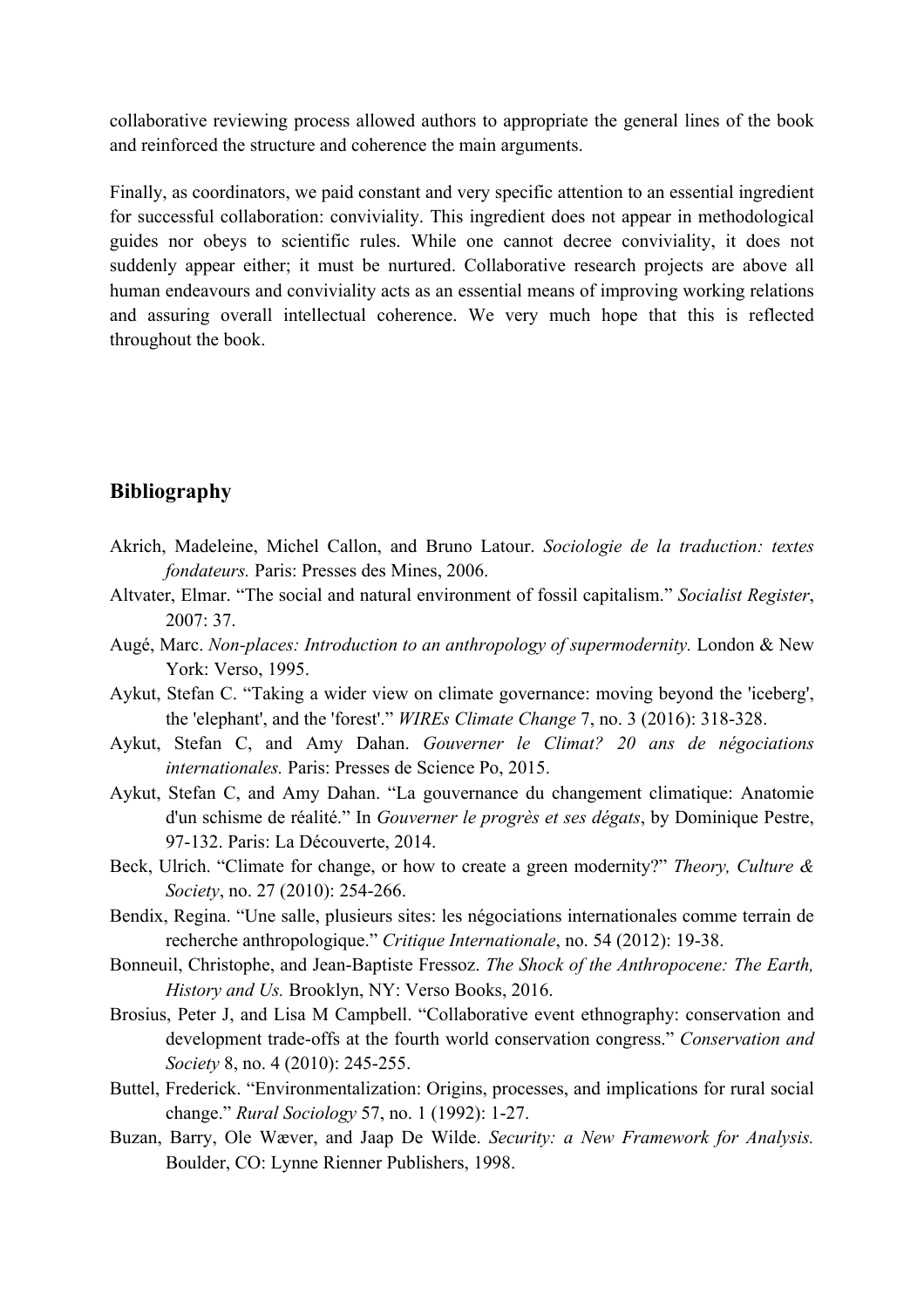- Callon, Michel. "Some Elements of a Sociology of Translation: Domestication of the Scallops and the Fishermen of St Brieuc Bay." In *Power, Action and Belief: a New Sociology of Knowledge?*, by John Law, 196-223. London: Routledge, 1986.
- Campbell, John L, Catherine Corson, Noella J Gray, Kenneth I MacDonald, and Peter J Brosius. "Studying Global Environmental Meetings to Understand Global Environmental Governance: Collaborative Event Ethnography at the Tenth Conference of the Parties to the Convention on Biological Diversity." *Global Environmental Politics* 14, no. 3 (2014): 1-20.
- Crutzen, Paul J. "Geology of mankind." *Nature* 415 (2002): 23.
- Dahan, Amy. "La gouvernance du climat: entre climatisation du monde et schisme de réalité." *L'Homme et la Société*, no. 199 (2016): 79-90.
- Dahan, Amy, Michel Armatte, Christophe Buffet, and Aurore Viard-Crétat. *Plateforme de Durban: Quelle crédibilité accorder encore au processus des négociations climatiques?* Rapport de Recherche, Koyré Climate Series, n° 4, Centre Alexandre Koyré: Paris, 2012.
- Foyer, Jean. *Behind the scenes at the COP21.* 26 May 2016. http://www.booksandideas.net/Behind-the-Scenes-at-the-COP21.html (accessed August 4, 2016).
- —. *Regards croisés sur Rio+20: La modernisation écologique à l'épreuve.* Paris: Editions du CNRS, 2015.
- Hamilton, Clive. *Earthmasters: the dawn of the age of climate engineering.* New Haven: Yale University Press, 2013.
- Ingold, Tim. "Globes and Spheres. The topology of environmentalism (first published in 1993)." In *The perception of the environment. Essays on livelihood, dwelling and skill*, by Tim Ingold, 209-218. London & New York: Routledge, 2000.
- Jasanoff, Sheila. "A new climate for society." *Theory, culture & society*, no. 27 (2010): 233- 253.
- Jasanoff, Sheila. "Image and Imagination: The Formation of Global Environmental Consciousness." In *Changing the atmosphere*, by Clark A Miller and Paul N Edwards, 309-337. Cambridge, MA: MIT Press, 2001.
- Little, Paul E. "Ritual, power and ethnography at the Rio Earth Summit." *Critique of Anthropology* 15, no. 3 (1995): 265-288.
- Lohmann, Larry. "Marketing and making carbon dumps: Commodification, calculation and counterfactuals in climate change mitigation." *Science as culture*, no. 14 (2005): 203- 235.
- Maljean-Dubois, S. *La mise en oeuvre du droit international de l'environnement.* Paris: Iddri, 2005.
- Marcus, George E. "Ethnography in/of the world system: the emergence of multi-sited ethnography." *Annual review of anthropology*, no. 24 (1995): 95-117.
- Markowitz, Lisa. "Finding the field: notes on the ethnography of NGOs." *Human Organization* 60, no. 1 (2001): 40-46.
- Mathieu. "L'espace des mouvements sociaux." *Politix* 77 (2007): 131-151.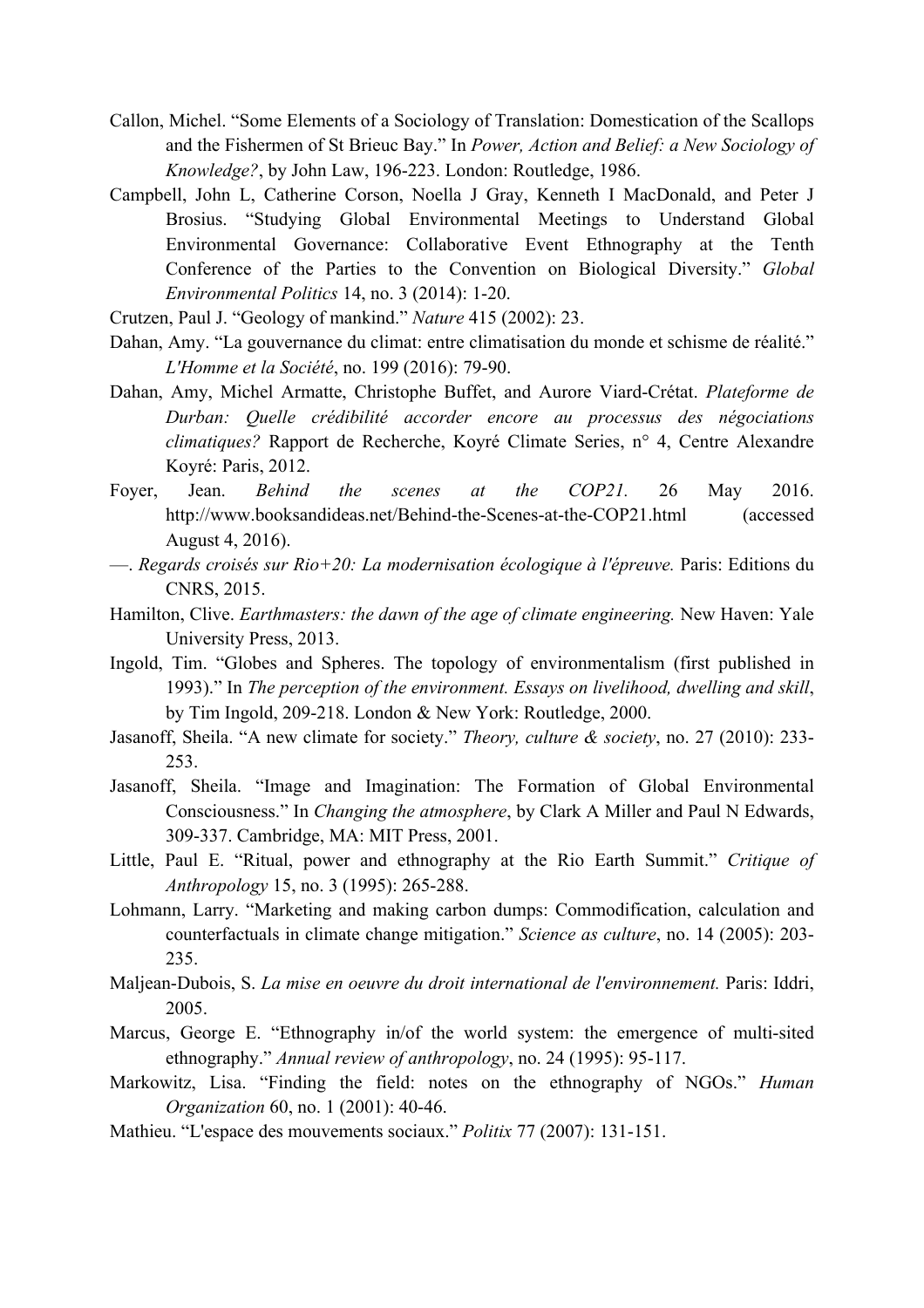- Moncel, Rémi, and Harro van Asselt. "All hand on deck! Mobilizing climate change action beyond the UNFCCC." *Review of European Community & International Environmental Law* 21, no. 3 (2012): 163-176.
- Müller, Birgit. "Comment rendre le monde gouvernable sans le gouverner: les organisations internationales analysées par les anthropologues." *Critique Internationale* 2012/1, no. 54 (2012): 9-18.
- —. *The gloss of harmony: the politics of policy-making in multilateral organisations.* London: Pluto Press, 2013.
- Oels, Angela. "From 'Securitization'of Climate Change to 'Climatization 'of the Security Field: Comparing Three Theoretical Perspectives." In *Climate Change, Human Security and Violent Conflict. Challenges for Societal Stability*, by Michael Brzoska, Hans Brauch, Günter Jürgen Scheffran, Peter Michael Link and Janpeter Schilling, 185-205. Berlin: Springer, 2012.
- Okereke, Chukwumerije, Harriet Bulkeley, and Heike Schroeder. "Conceptualizing climate governance beyond the international regime." *Global Environmental Politics* 9, no. 1 (2009): 58-78.
- Ostrom, Elinor. "Beyond markets and states: polycentric governance of complex economic systems." *The American Economic Review* 100, no. 3 (2010): 641-672.
- Pestre, Denis. *Le gouvernement des technosciences.* Paris: La Découverte, 2014.
- Pieke, Frank N. *The Ordinary and the Extraordinary: An Anthropological Study of Chinese Reform and the 1989 People's Movement in Beijing.* London and New York: Kegan Paul International, 1996.
- Pommerolle, Marie-Emmanuelle, and Johanna Siméant. *Un Autre Monde à Nairobi. Le Forum Social 2007 entre Extraversion et Causes Africaines.* Paris: Karthala, 2008.
- Randeria, Shalini. "Glocalization of Law: Environmental Justice, World Bank, NGOs and the Cunning State in India." *Current Sociology* 51, no. 3/4 (2003): 305-328.
- Rockström, Johan, et al. "Planetary boundaries: Exploring the safe operating space for humanity." *Ecology & Society* 14, no. 2 (2009): 32.
- Seyfang, Gill, and Andrew Jordan. "The Johannesburg Summit on Sustainable Development: How Effective are Environmental Conferences?" In *Yearbook of International Cooperation on Environment and Development 2002-03*, by Olav Schram Stokke and Oystein B Thommessen, 19-39. London: Earthscan, 2002.

Siméant, Johanna. *Guide de l'enquête en sciences sociales.* Paris: Presses du CNRS, 2015.

- Siméant, Johanna, Isabelle Sommier, and Marie-Emanuelle Pommerolle. *Observing Protest from a Place. The World Social Forum in Dakar (2011).* Amsterdam: Amsterdam University Press, 2015.
- Sloterdijk, Peter, and Gesa Mueller von der Hagen. "Instant Democracy: The Pneumatic Parliament®." In *Making Things Public*, by Bruno Latour and Peter Weibel, 952-955. Cambridge, MA: MIT Press, 2005.
- Steffen, Will, Wendy Broadgate, Lisa Deutsch, Owen Gaffney, and Cornelia Ludwig. "The trajectory of the Anthropocene: The Great Acceleration." *The Anthropocene Review* 2, no. 1 (2015): 81-98.
- Vogler, John. *Climate Change in World Politics.* Basingstoke: Palgrave Macmillan, 2016.